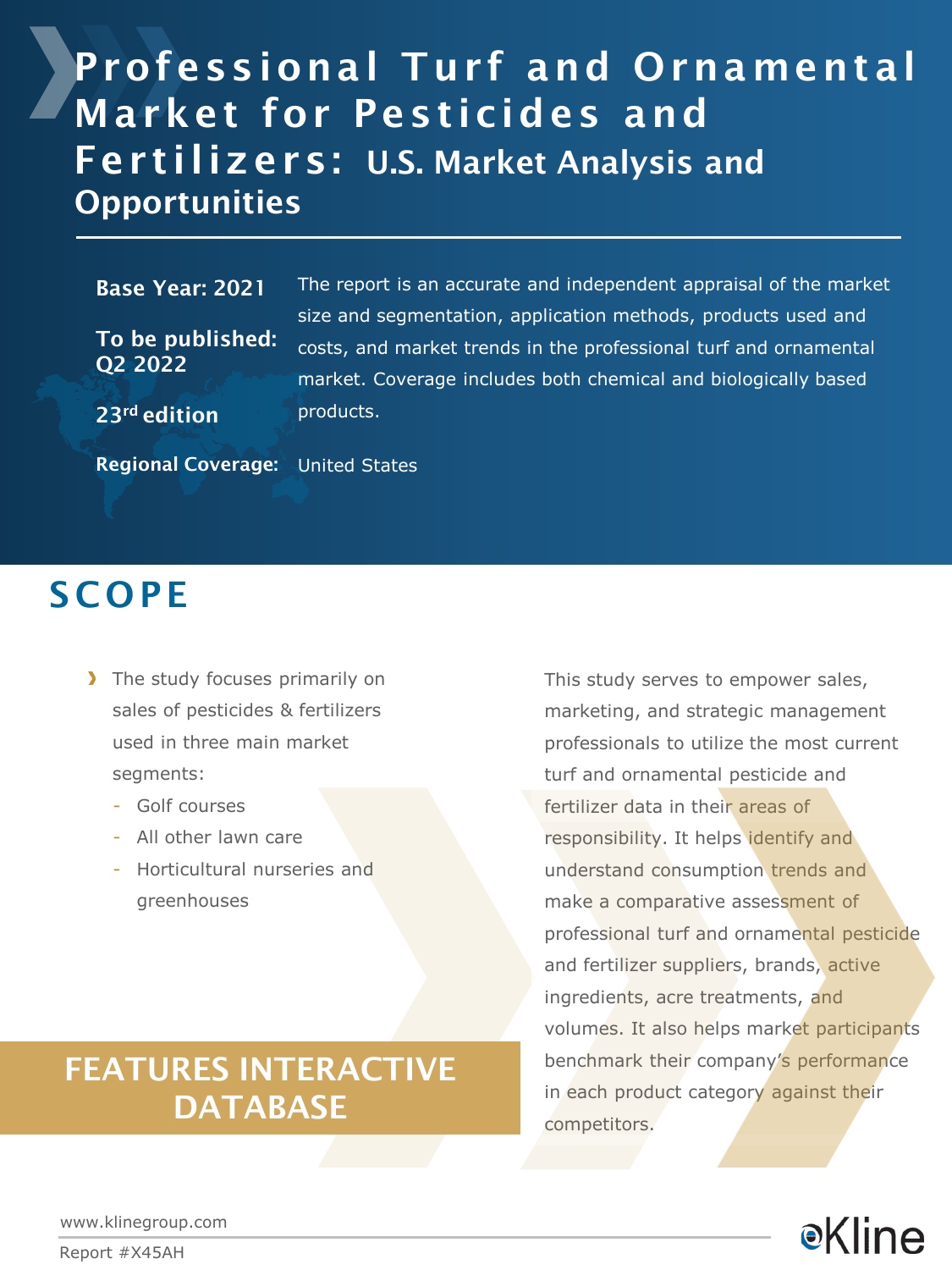# TABLE OF CONTENTS

#### Introduction

Executive Summary

End-Use Segments

### Each end-use chapter shown in Table 1 provides:

- Structure of the industry
- Herbicides (pre- & post- emergence and selective & non-selective)
- Insecticides
- **Fungicides**
- Number/timing of applications
- Sales by application type
- Sales by weed species and brand
- Sales by insect species and brand
- Sales by fungi species and brand
- Sales and market share by supplier/brand
- Consumption by active ingredient
- Acre/hectare treatments by brand/supplier
- Biopesticide usage
- Biostimulant usage
- New products and trends
- Outlook for the next five years

#### **Products**

Each product chapter listed in Table 2 provides the following information:

- Function
- Product type
- Market in 2021

#### **Table 1: END-USE SEGMENTS**

Golf Courses

Lawn Care

Horticultural Nurseries and Greenhouses

Institutional Turf Facilities

Landscape Contractors

Turf Farms

#### **Table 2: PRODUCT CATEGORIES ANALYZED**

**eKline** 

Fertilizers

Herbicides (including aquatic herbicides)

Insecticides

Fungicides

Plant Growth Regulators

www.klinegroup.com Report #X45AH